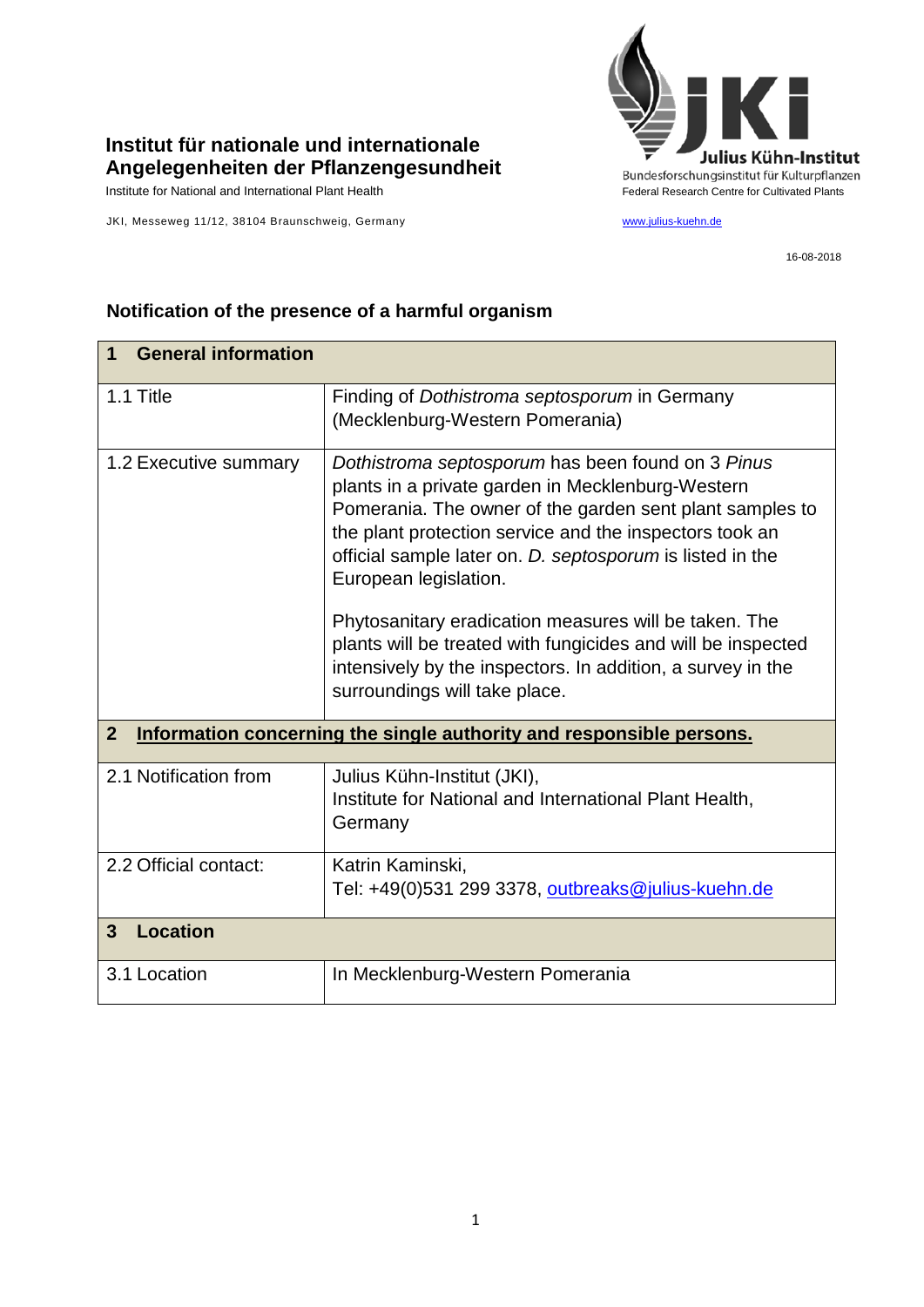| Reason of the notification and the pest status<br>4                                                                                      |                                                                                                                                                         |  |
|------------------------------------------------------------------------------------------------------------------------------------------|---------------------------------------------------------------------------------------------------------------------------------------------------------|--|
| 4.1 First finding in Germany or in<br>the area                                                                                           | Confirmed appearance of the harmful organism<br>in part of the territory of Germany, in which its<br>presence was previously unknown                    |  |
| 4.2 Pest status of the area<br>where the harmful organism<br>has been found present,<br>after the official confirmation.                 | Present, under eradication, only in specific parts<br>of the area concerned                                                                             |  |
| 4.3 Pest status in Germany<br>before the official<br>confirmation of the presence,<br>or suspected presence, of<br>the harmful organism. | Present, only is some parts of Germany                                                                                                                  |  |
| 4.4 Pest status in Germany after<br>the official confirmation of<br>the presence of the harmful<br>organism.                             | Present, only in some parts of Germany                                                                                                                  |  |
| Finding, sampling, testing and confirmation of the harmful organism.<br>$5\phantom{.0}$                                                  |                                                                                                                                                         |  |
| 5.1 How the presence or<br>appearance of the harmful<br>organism was found.                                                              | Information submitted by a private person: The<br>owner of the private garden sent plant samples<br>to the plant protection service for identification. |  |
| 5.2 Date of finding:                                                                                                                     | 16.02.2018                                                                                                                                              |  |
| 5.3 Sampling for laboratory<br>analysis.                                                                                                 | 23.02.2018                                                                                                                                              |  |
| 5.4 Date of official confirmation<br>of the harmful organism's<br>identity.                                                              | 27.06.2018                                                                                                                                              |  |
| Infested area, and the severity and source of the outbreak in that area.<br>6                                                            |                                                                                                                                                         |  |
| 6.1 Size and delimitation of the<br>infested area.                                                                                       | 3 plants                                                                                                                                                |  |
| 6.2 Characteristics of the<br>infested area and its vicinity.                                                                            | Open air: private garden                                                                                                                                |  |
| 6.3 Infested plant(s), plant<br>product(s) and other                                                                                     | Pinus (already planted, not to be reproduced or<br>moved)                                                                                               |  |